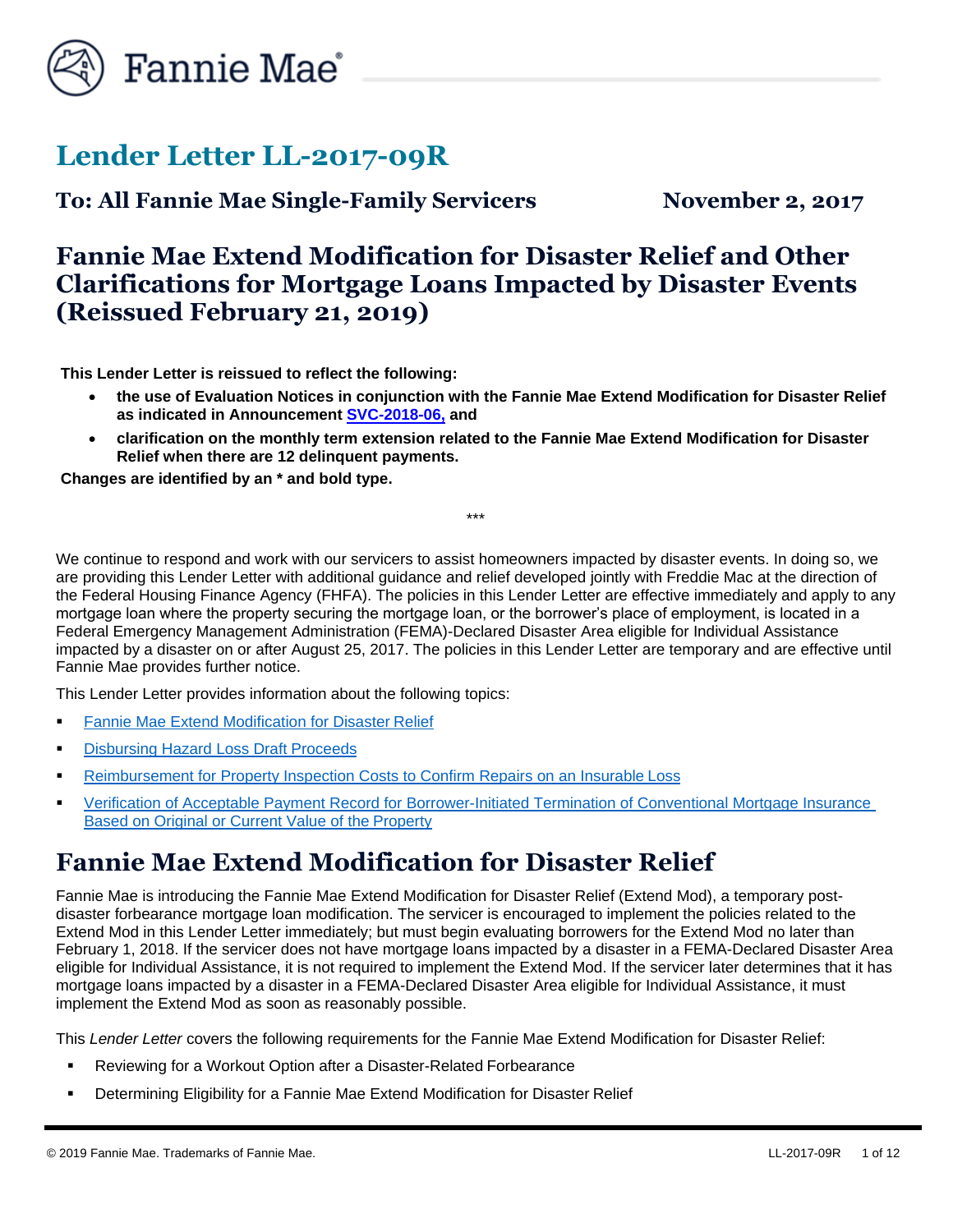

- Determining Eligibility for a Texas Section 50(a)(6) Mortgage Loan
- Performing an Escrow Analysis
- Determining the Fannie Mae Extend Modification for Disaster Relief Terms
- *Offering a Borrower a Fannie Mae Extend Modification for Disaster Relief*
- *Offering a Trial Period Plan and Completing a Fannie Mae Extend Modification for Disaster Relief*
- *Preparing the Loan Modification Agreement*
- *Executing and Recording the Loan Modification Agreement*
- Adjusting the Mortgage Loan Account Post-Mortgage Loan Modification
- Processing a Fannie Mae Extend Modification for Disaster Relief for a Mortgage Loan with Mortgage Insurance
- **Handling Fees and Late Charges in Connection with a Fannie Mae Extend Modification for Disaster Relief**
- *Incentive Fees*
- Updates to Fannie Mae Cap and Extend Modification for Disaster Relief and Flex Modification

*The italicized and underlined topics above have not been altered from policy within the Fannie Mae Servicing Guide as of the date of this Lender Letter. If there are changes to these topics after the date of this Lender Letter, the updated guidance will supersede the existing requirements.*

#### **Reviewing for a Workout Option after a Disaster-Related Forbearance**

The servicer must attempt to establish Quality Right Party Contact (QRPC) with the borrower during the disaster-related forbearance plan, and analyze each case carefully before determining which workout option described below is most appropriate (see D2-3.1-01, Determining the Appropriate Workout Option).

The following table provides guidance and the order of evaluation for a mortgage loan modification when the property securing the mortgage loan or the borrower's place of employment is located in a FEMA-Declared Disaster Area eligible for Individual Assistance.

| If the servicer is                                                                             | And                                                                                                                                                                                                                                                                                                                                                                                               | Then the servicer must evaluate the<br>borrower for                                                                                                                                                                                                                                                                                                                                                                                       |
|------------------------------------------------------------------------------------------------|---------------------------------------------------------------------------------------------------------------------------------------------------------------------------------------------------------------------------------------------------------------------------------------------------------------------------------------------------------------------------------------------------|-------------------------------------------------------------------------------------------------------------------------------------------------------------------------------------------------------------------------------------------------------------------------------------------------------------------------------------------------------------------------------------------------------------------------------------------|
| able to establish QRPC with<br>the borrower during the<br>disaster-related forbearance<br>plan | determines that the borrower is<br>capable of maintaining the current<br>contractual monthly PITI payment,<br>including any escrow amounts<br>disbursed by the servicer as a result<br>of the disaster and escrow shortage<br>needed to pay future escrow that is<br>required to be repaid by the borrower<br>over the 60-month escrow repayment<br>period (see Performing an Escrow<br>Analysis) | an Extend Mod; and if eligible, offer the<br>borrower the Extend Mod. The servicer<br>must disclose how the escrow analysis<br>was determined, and that disbursed<br>escrow amounts will not be capitalized but<br>will be added to the escrow shortage<br>needed to pay future escrow amounts<br>resulting in an increase of the borrower's<br>current contractual monthly PITI payment<br>over the 60-month escrow repayment<br>period. |
|                                                                                                | determines that the borrower can<br>maintain the current contractual<br>monthly PITI payment, but cannot<br>manage the additional escrow<br>repayment obligation to cover<br>amounts disbursed by the servicer as<br>a result of the disaster                                                                                                                                                     | a Fannie Mae Cap and Extend<br>Modification for Disaster Relief; and if<br>eligible, offer the borrower a Fannie Mae<br>Cap and Extend Modification for Disaster<br>Relief (see D2-3.2-05, Fannie Mae Cap<br>and Extend Modification for Disaster<br>Relief).                                                                                                                                                                             |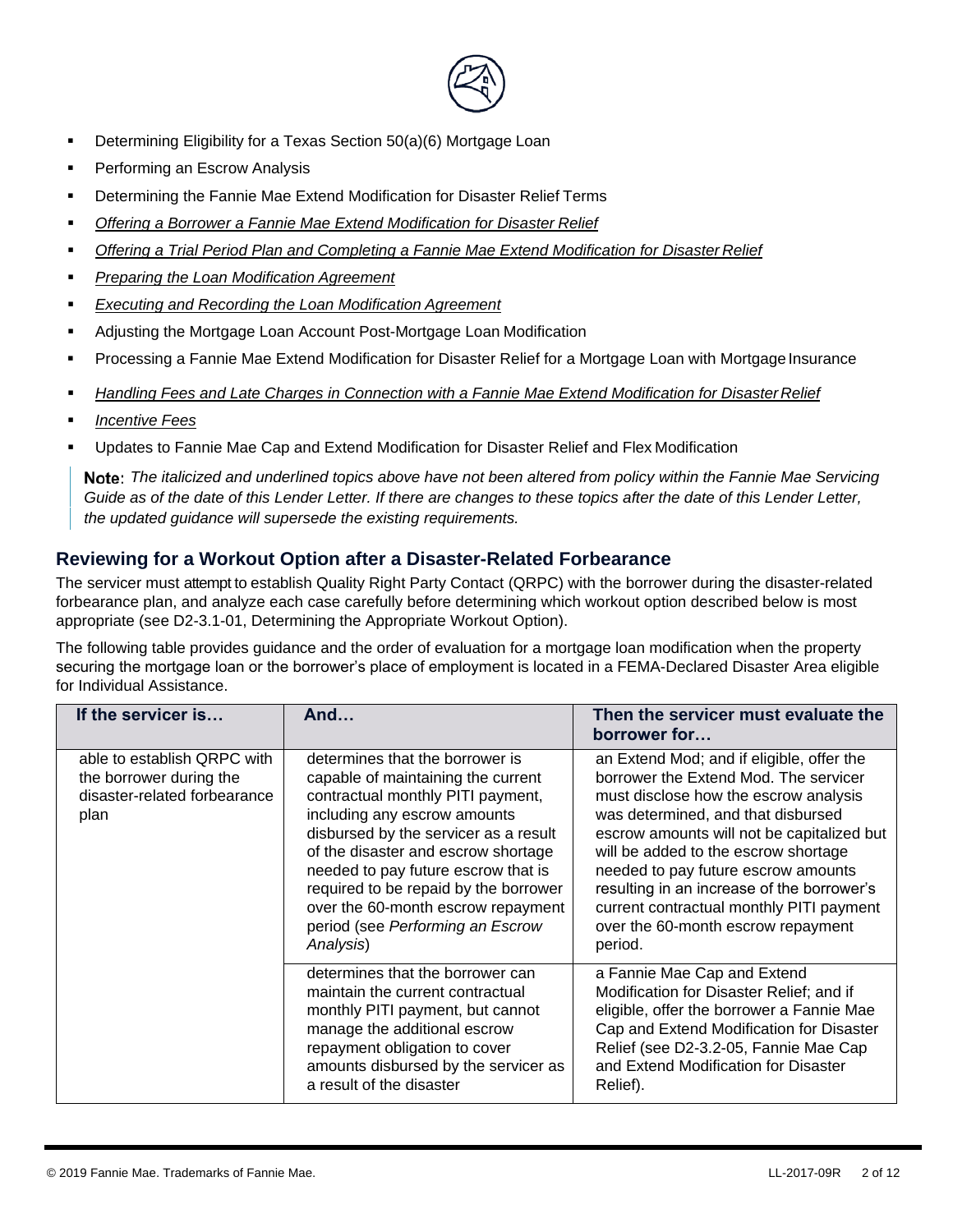

|                                                                               | determines that the borrower is not<br>capable of maintaining the current<br>contractual monthly PITI payment | a Fannie Mae Flex Modification based on<br>the Unique Requirements for a Borrower<br>Impacted by a Disaster Event (see D2-<br>3.2-06, Fannie Mae Flex Modification);<br>and if eligible, offer a Fannie Mae Flex<br>Modification.                    |
|-------------------------------------------------------------------------------|---------------------------------------------------------------------------------------------------------------|------------------------------------------------------------------------------------------------------------------------------------------------------------------------------------------------------------------------------------------------------|
| not able to establish QRPC<br>during the disaster-related<br>forbearance plan | the mortgage loan is 90 or more days<br>delinquent                                                            | a Fannie Mae Flex Modification based on<br>the Unique Requirements for a Borrower<br>Impacted by a Disaster Event (see D2-<br>3.2-06, Fannie Mae Flex Modification);<br>and if eligible, solicit the borrower for a<br>Fannie Mae Flex Modification. |

#### **Determining Eligibility for a Fannie Mae Extend Modification for Disaster Relief**

The servicer must not require a complete Borrower Response Package (BRP) or a property valuation to evaluate the borrower for an Extend Mod if the eligibility criteria are satisfied. The servicer is not required to have previously solicited the borrower for a workout option prior to offering an Extend Mod.

In order to be eligible for an Extend Mod, all of the criteria in the following table must be met.

| <b>Eligibility criteria for an Extend Mod</b>                                                                                                                                                                                                         |  |
|-------------------------------------------------------------------------------------------------------------------------------------------------------------------------------------------------------------------------------------------------------|--|
| The property securing the mortgage loan or the borrower's place of employment must be located in a<br>FEMA-Declared Disaster Area eligible for Individual Assistance.                                                                                 |  |
| The mortgage loan must be a first lien mortgage loan.                                                                                                                                                                                                 |  |
| The mortgage loan must<br>have been current or less than 31 days delinquent when the disaster occurred, and<br>be 31 or more days delinguent but less than 360 days delinguent upon completion of the disaster-related<br>forbearance plan.           |  |
| The mortgage loan must not have been previously modified with an Extend Mod as a result of the same<br>disaster event and became delinquent.                                                                                                          |  |
| The mortgage loan must not be insured or guaranteed by a federal government agency (e.g., FHA, VA, or<br>RD).                                                                                                                                         |  |
| The mortgage loan must not be subject to<br>a recourse or indemnification arrangement under which Fannie Mae purchased or securitized the<br>mortgage loan or that was imposed by Fannie Mae after the mortgage loan was purchased or<br>securitized; |  |
| a current offer for another workout option, with the exception of a Streamlined Modification Post Disaster<br>Forbearance;                                                                                                                            |  |
| an approved liquidation workout option; or                                                                                                                                                                                                            |  |
| an active and performing repayment plan or other non-disaster-related forbearanceplan.                                                                                                                                                                |  |

#### **Determining Eligibility for a Texas Section 50(a)(6) Mortgage Loan**

A Texas Section 50(a)(6) mortgage loan is eligible for an Extend Mod if the following are met:

- the requirements described in Determining Eligibility for an Extend Mod are satisfied, and
- the mortgage loan is modified in accordance with applicable law.

If the servicer receives a notice from the borrower that a mortgage loan modification fails to comply with the Texas Section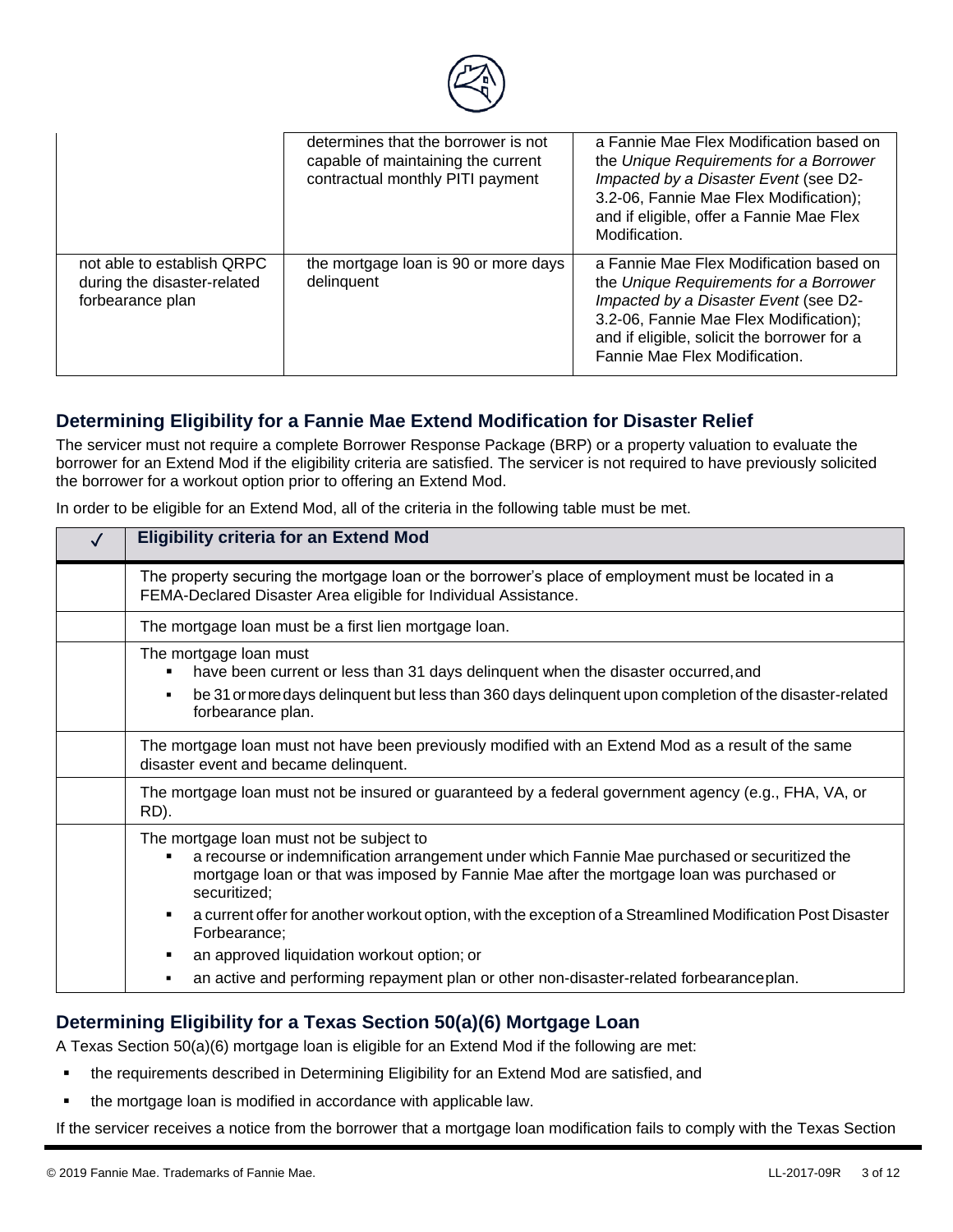

50(a)(6) requirements, the servicer must immediately, but no later than seven business days after receipt, take the actions listed in the following table.

| The servicer must                                                                                                                                                                      |
|----------------------------------------------------------------------------------------------------------------------------------------------------------------------------------------|
| Inform Fannie Mae's Legal department by submitting a Non-Routine Litigation Form (Form 20) and including the<br>borrower notice in its submission.                                     |
| Collaborate with Fannie Mae on the appropriate response, including any cure that may be necessary, within the<br>60-day time frame provided by requirements of Texas Section 50(a)(6). |

#### **Performing an Escrow Analysis**

The servicer must perform an escrow analysis prior to offering a Trial Period Plan and take the actions listed in the following table.

| The servicer must                                                                                                                                                                                                                                                                                                                                                                                                                                                                      |
|----------------------------------------------------------------------------------------------------------------------------------------------------------------------------------------------------------------------------------------------------------------------------------------------------------------------------------------------------------------------------------------------------------------------------------------------------------------------------------------|
| Revoke any escrow deposit account waiver and establish an escrow deposit account in accordance with<br>Fannie Mae's requirements, unless the borrower is current on the payments for taxes, special assessments,<br>property and flood insurance premiums, premiums for borrower-purchased MI, ground rents, and similar<br>items.                                                                                                                                                     |
| Not capitalize any escrow amounts disbursed and/or escrow shortage needed to pay future escrow amounts<br>identified at the time of the mortgage loan modification; and the servicer is not required to fund any existing<br>escrow account shortage.                                                                                                                                                                                                                                  |
| Collect any escrow amounts disbursed and/or escrow shortage needed to pay future escrow amounts from<br>the borrower over a 60-month period unless the borrower decides to pay such funds up-front. When the<br>servicer calculates the repayment of the escrow amounts disbursed and/or escrow shortage over a 60-month<br>period, any subsequent shortage identified in the next annual analysis cycle must be spread out over the<br>remaining term of the initial 60-month period. |
| Ensure that if the mortgage loan has escrow payments, the borrower's modified monthly mortgage loan<br>payments, including Trial Period Plan payments, include an escrow payment.                                                                                                                                                                                                                                                                                                      |
| Ensure that T&I premiums are paid to date if applicable law prohibits the establishment of the escrow account.                                                                                                                                                                                                                                                                                                                                                                         |

#### **Determining the Fannie Mae Extend Modification for Disaster Relief Terms**

The servicer must determine the borrower's new modified mortgage loan terms by taking the steps in the following table in the order provided in compliance with applicablelaw.

| <b>Step</b> | <b>Servicer Action</b>                                                                                                                                                                                                 |                                                                                |
|-------------|------------------------------------------------------------------------------------------------------------------------------------------------------------------------------------------------------------------------|--------------------------------------------------------------------------------|
|             | Set the modification interest rate to a fixed rate based on the requirements in the following table using the<br>contractual interest rate in effect for the periodic payment due in the month of the evaluation date. |                                                                                |
|             | If the mortgage loan is                                                                                                                                                                                                | The servicer must                                                              |
|             | a fixed rate (including an ARM or step-<br>rate that has reached its final interest<br>rate)                                                                                                                           | set the modified interest rate to the borrower's contractual interest<br>rate. |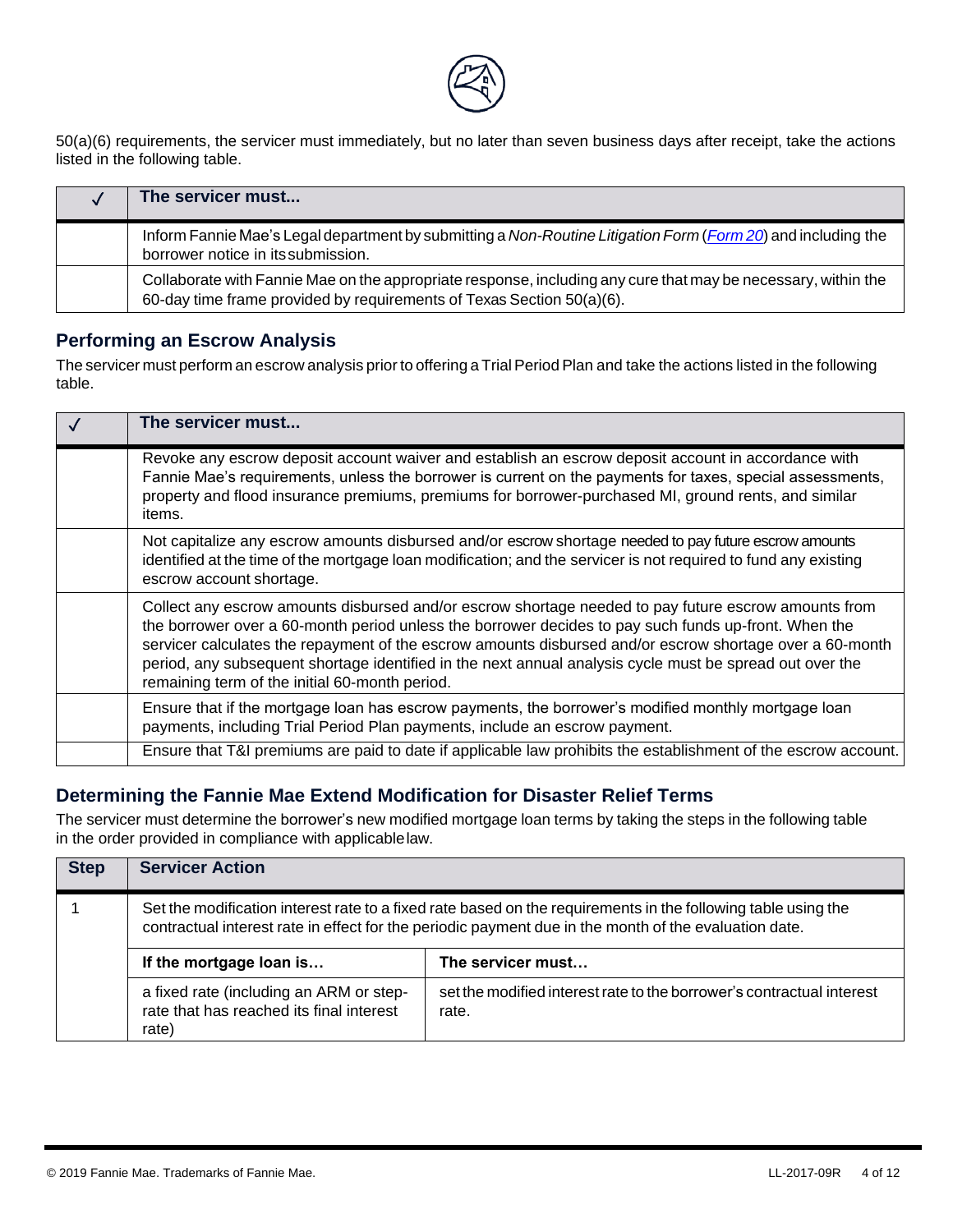|                | an ARM or a step-rate that has not                                                                                                                                                                                                                                                                                                                                                                                                                                                                                                                                                                                                                                                                                                                                                                   | set the interest rate to the lesser of                       |
|----------------|------------------------------------------------------------------------------------------------------------------------------------------------------------------------------------------------------------------------------------------------------------------------------------------------------------------------------------------------------------------------------------------------------------------------------------------------------------------------------------------------------------------------------------------------------------------------------------------------------------------------------------------------------------------------------------------------------------------------------------------------------------------------------------------------------|--------------------------------------------------------------|
|                | reached its final interestrate                                                                                                                                                                                                                                                                                                                                                                                                                                                                                                                                                                                                                                                                                                                                                                       | • the Fannie Mae Modification Interest Rate,                 |
|                |                                                                                                                                                                                                                                                                                                                                                                                                                                                                                                                                                                                                                                                                                                                                                                                                      | • the final interest rate for the step-rate modification, or |
|                |                                                                                                                                                                                                                                                                                                                                                                                                                                                                                                                                                                                                                                                                                                                                                                                                      | • the lifetime interest rate cap for the ARM.                |
|                |                                                                                                                                                                                                                                                                                                                                                                                                                                                                                                                                                                                                                                                                                                                                                                                                      |                                                              |
| $\overline{2}$ | Extend the term in monthly increments to match the number of delinguent payments, not to exceed 12<br>months.<br>*Note: If, in accordance with Preparing the Loan Modification Agreement, the servicer elects to<br>complete the Loan Modification Agreement so that the mortgage loan modification becomes effective<br>on the first day of the second month following the final Trial Period Plan payment to allow for<br>sufficient processing time, an extension of 13 monthly increments will be permitted in cases in which<br>there are 12 delinquent payments.<br>Note: When the mortgage loan is secured by a property where the title is held as a leasehold estate, the<br>term of the leasehold estate must not expire prior to the date that is five years beyond the new maturity date |                                                              |
|                | of the modified mortgage loan. In the event that the current term of the leasehold estate would expire prior to<br>such date, the term of the leasehold estate must be renegotiated to satisfy this requirement for the loan to be<br>eligible for the mortgage loan modification.                                                                                                                                                                                                                                                                                                                                                                                                                                                                                                                   |                                                              |

If the mortgage loan has deferred principal (principal forbearance amount), the servicer must not capitalize this amount into the interest-bearing UPB as part of the ExtendMod. Deferred principal must continue to be deferred and be payable upon the extended maturity date of the mortgage loan modification, sale or transfer of the property, refinance of the mortgage loan, or payoff of the interest-bearing UPB. Interest must not accrue on any deferred principal.

The Extend Mod must result in a fixed rate mortgage loan.

*An ARM or interest-only mortgage loan must be converted to a fully amortizing mortgage loan, and may not be a bi-weekly or daily simple interest mortgage loan.*

#### **Offering a Borrower a Fannie Mae Extend Modification for Disaster Relief**

\*The servicer must **send** the borrower **the applicable [Flex Modification Solicitation Cover Letter](https://www.fanniemae.com/content/guide_exhibit/evaluation-model-clauses.doc) with the** *Flex [Modification Trial Period Plan Solicitation Offer –](https://www.fanniemae.com/content/guide_exhibit/evaluation-model-clauses.doc) Not Based on an Evaluation of a BRP Evaluation Notice* within [five days of the servicer's decision to offer an Extend Mod if the mortgage loan satisfies the applicable](https://www.fanniemae.com/content/guide_exhibit/evaluation-model-clauses.doc) requirements. Those requirements aredescribedin*DeterminingEligibilityforaFannieMaeExtendModificationfor Disaster Relief*and *Determining theFannie MaeExtendModificationforDisasterReliefTerms*. Theservicer mustmake appropriate changes to the**se documents, including** the applicable Frequently Asked Questions, to reflect the terms of an Extend Mod. See *Offering a Trial Period Plan and Completing a Fannie Mae Extend Modification for Disaster Relief for additional* information on the **[Evaluation](https://www.fanniemae.com/content/guide_exhibit/evaluation-model-clauses.doc) Notice** and Trial Period Plan.

If the borrower accepts a Flex Modification solicitation after the disaster forbearance by submitting the first Trial Period Plan payment (see *Soliciting the Borrower for a Fannie Mae Flex Modification* in D2-3.2-06, Fannie Mae Flex Modification), and during the Trial Period Plan contacts the servicer to obtain an Extend Mod in lieu of a Fannie Mae Flex Modification, the borrower must restart a Trial Period Plan and the servicer must send a \**Flex Modification Trial Period Plan Solicitation Offer – Not Based on an Evaluation of a BRP [Evaluation Notice](https://www.fanniemae.com/content/guide_exhibit/evaluation-model-clauses.doc)* based on the borrower's monthly P&I payment obligation as described in *Determining the New Modified Mortgage LoanTerms*. \***Theservicermustmake appropriate changes tothe** *[Evaluation Notice](https://www.fanniemae.com/content/guide_exhibit/evaluation-model-clauses.doc)***, including the applicable Frequently Asked Questions, to reflect the terms of an Extend Mod.**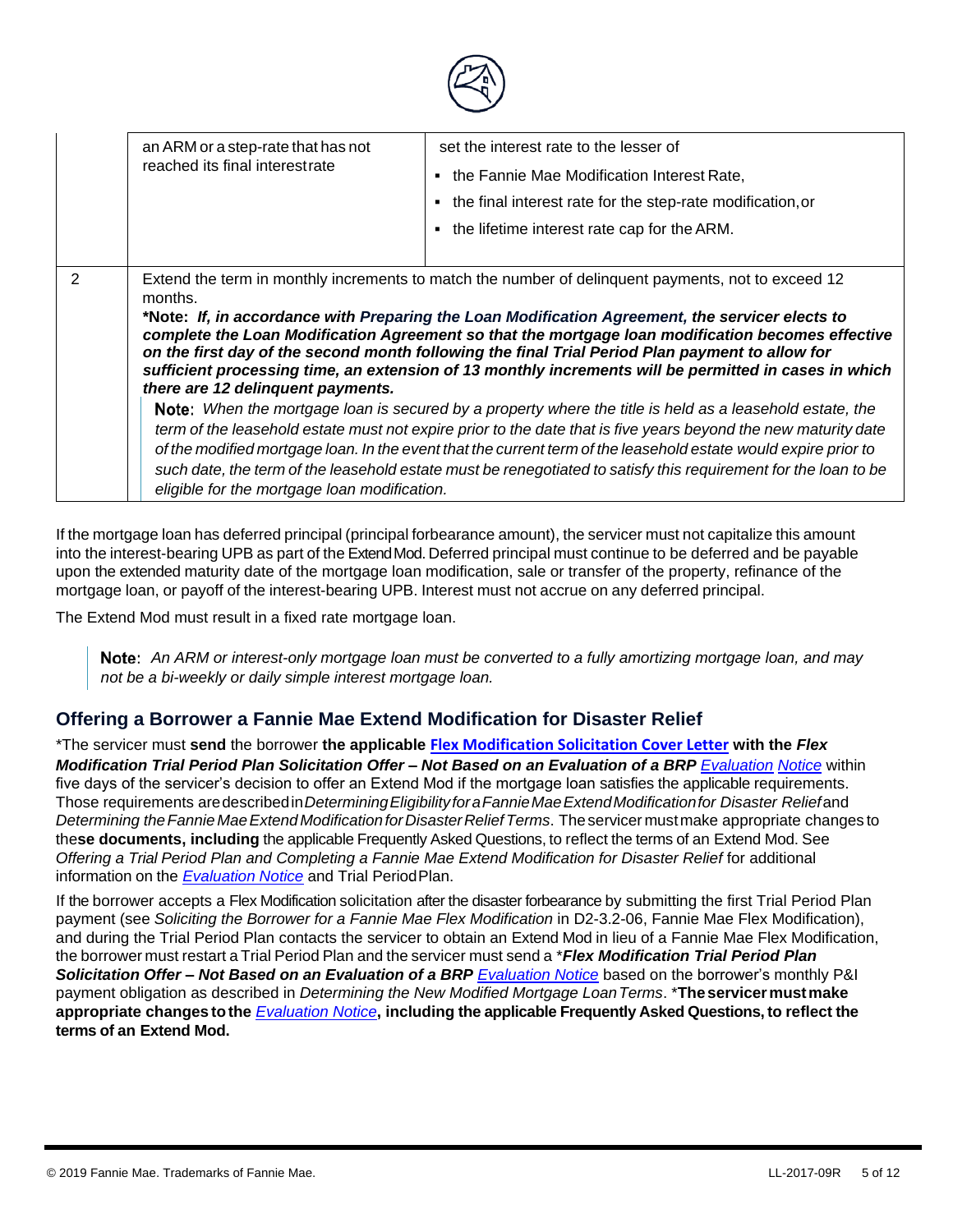

### **Offering a Trial Period Plan and Completing a Fannie Mae Extend Modification for Disaster Relief**

For an MBS mortgage loan, the servicer must also see *Conditions of a First and Second Lien Mortgage Loan Modification for an MBS Mortgage Loan* in D2-3.1-02, Working with an MBS Mortgage Loan for Certain Workout Options.

The servicer must communicate with the borrower that the mortgage loan modification will not be binding, enforceable, or effective unless and until all conditions of the mortgage loan modification have been satisfied, which is when all of the following have occurred:

- the borrower has satisfied all of the requirements of the Trial Period Plan,
- the borrower has executed and returned a copy of the Loan Modification Agreement (*[Form 3179](https://www.fanniemae.com/content/guide_form/3179.doc)*), and
- the servicer or Fannie Mae (depending upon the entity that is the mortgagee of record) executes and dates *[Form](https://www.fanniemae.com/content/guide_form/3179.doc) 3179*.

The servicer must send an*[Evaluation](https://www.fanniemae.com/content/guide_exhibit/evaluation-model-clauses.doc) Notice* (see *Sending a Notice of Decision on a Workout Option* in D2-2-05, Receiving a Borrower Response Package for the requirements of the *[Evaluation](https://www.fanniemae.com/content/guide_exhibit/evaluation-model-clauses.doc) Notice*) to document the borrower's Trial Period Plan, which begins on the date described in the following table.

| If the servicer sends the Evaluation<br>Notice to the borrower | Then the servicer                                                                                            |
|----------------------------------------------------------------|--------------------------------------------------------------------------------------------------------------|
| on or before the 15th day of a calendar month                  | must use the first day of the following month as the first Trial<br>Period Plan payment due date.            |
| after the 15th day of a calendar month                         | must use the first day of the month after the next month as the first<br>Trial Period Plan payment due date. |

The Extend Mod Trial Period Plan must be three months long.

If the borrower fails to make a Trial Period Plan payment by the last day of the month in which it is due, the borrower is considered to have failed the Trial Period Plan and the servicer must not grant the borrower a permanent Extend Mod.

The servicer must see E-3.4-01, Suspending Foreclosure Proceedings for Workout Negotiations, for the requirements for suspending foreclosure.

The servicer must use the *[Form Modification Cover Letter](https://www.fanniemae.com/content/guide_form/form-modification-cover-letter.doc)* to communicate the borrower's eligibility for a permanent Extend Mod, which must be accompanied by a [completed](https://www.fanniemae.com/content/guide_form/3179.doc) *Form 3179*. *[Form](https://www.fanniemae.com/content/guide_form/3179.doc) 3179* must only be revised as authorized in its instructions, and to reflect the terms of the Extend Modification for Disaster Relief.

The servicer must ensure that the modified mortgage loan retains its first lien position and is fully enforceable.

Electronic documents, signatures, and notarizations for Extend Mods are acceptable provided they comply with Fannie Mae's requirements.See A2-5-01,Ownership and Retention of Individual Mortgage Loan Files and Records for Fannie Mae's requirements for electronic records.

The servicer must also follow the procedures in *Loan Modifications for an eMortgage* in F-1-27, Servicing eMortgages, for additional requirements when the modified mortgage loan is an eMortgage.

#### **Preparing the Loan Modification Agreement**

The servicer must complete the mortgage loan modification in accordance with Offering a Trial Period Plan and Completing a Fannie Extend Modification for Disaster Relief.

The servicer must prepare the Loan Modification Agreement early enough in the Trial Period Plan to allow sufficient processing time so that the mortgage loan modification becomes effective on the first day of the month following the Trial Period Plan (modification effective date). The servicer is authorized to, at its discretion, complete the Loan Modification Agreement so the mortgage loan modification becomes effective on the first day of the second month following the final Trial Period Plan payment to allow for sufficient processing time. However, the servicer must treat all borrowers the same in applying this option by selecting, at its discretion and evidenced by a written policy, the date by which the final Trial Period Plan payment must be submitted before the servicer applies this option ("cut-off date"). The cut-off date must be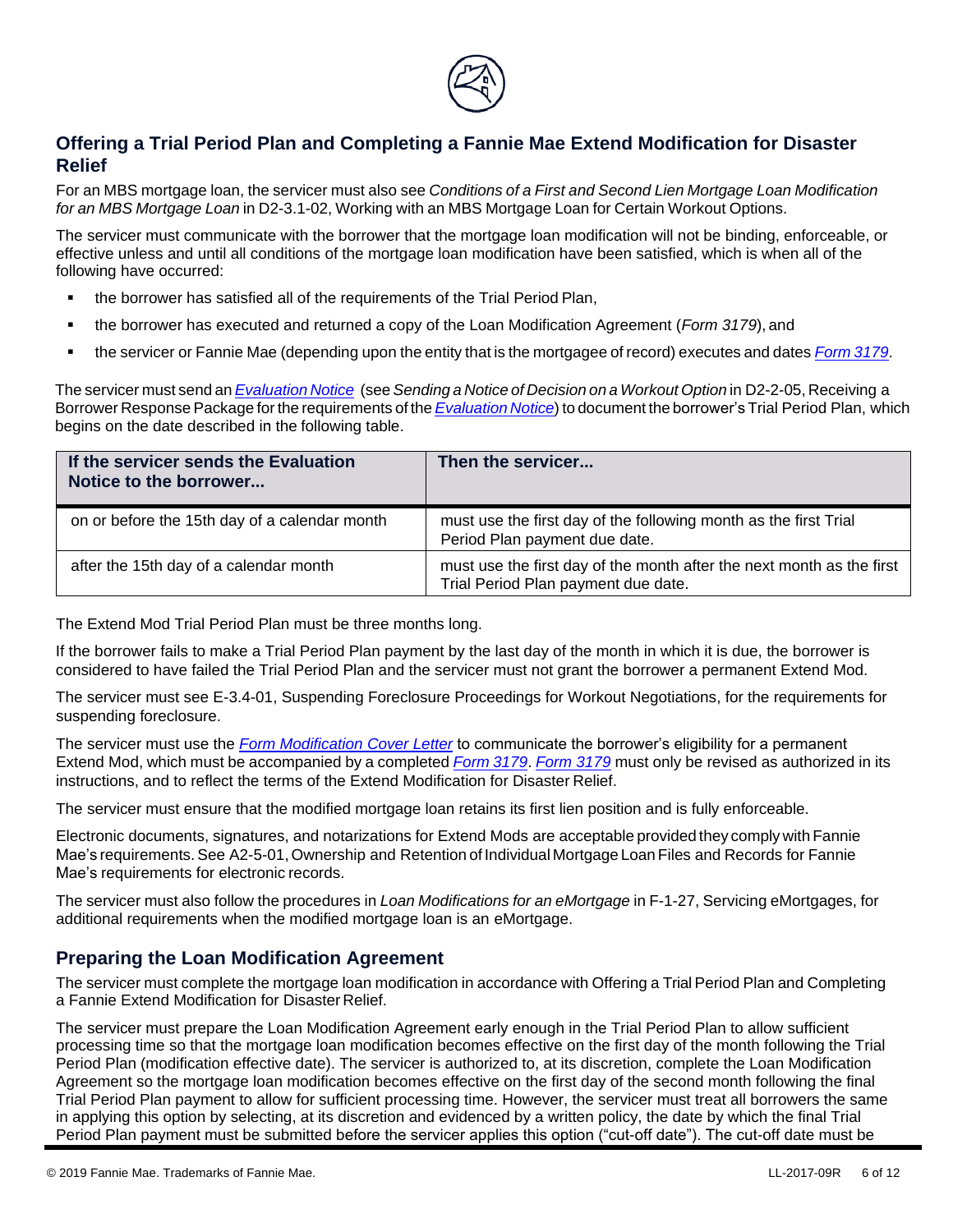

after the due date for the final Trial Period Plan payment set forth in the *[Evaluation Notice](https://www.fanniemae.com/content/guide_exhibit/evaluation-model-clauses.doc)*.

*If the servicer elects this option, the borrower will not be required to make an additional Trial Period Plan payment during the month (the "interim month") in between the final Trial Period Plan month and the month in which the mortgage loan modification becomes effective. For example, if the last Trial Period Plan month is March and the servicer elects the option described above, the borrower is not required to make any payment during April, and the mortgage loan modification becomes effective, and the first payment under the Loan Modification Agreement is due, on May 1.*

The servicer must incorporate into the *[Form](https://www.fanniemae.com/content/guide_form/3179.doc) 3179* additional provisions required pursuant to its instructions, and provisions to reflect the terms of the Extend Modification for Disaster Relief.

#### **Executing and Recording the Loan Modification Agreement**

The servicer must ensure that the mortgage loan as modified complies with applicable laws, preserves Fannie Mae's lien position, and is enforceable against the borrower(s).

In order to ensure that the modified mortgage loan retains its first lien position and is fully enforceable, the servicer must take the actions described in the following table.

| The servicer must                                                                                                                                                                                                                                                                                                                                                                                                                                                |
|------------------------------------------------------------------------------------------------------------------------------------------------------------------------------------------------------------------------------------------------------------------------------------------------------------------------------------------------------------------------------------------------------------------------------------------------------------------|
| Ensure that the Loan Modification Agreement is executed by the borrower(s).                                                                                                                                                                                                                                                                                                                                                                                      |
| <b>Note:</b> The servicer may encounter circumstances where a co-borrower signature is not obtainable for the<br>Loan Modification Agreement, for reasons such as mental incapacity or military deployment. When a co-<br>borrower's signature is not obtainable and the servicer decides to continue with the mortgage loan<br>modification, the servicer must appropriately document the basis for the exception in the servicing records.                     |
| Ensure all real estate taxes and assessments that could become a first lien are current, especially those for<br>manufactured homes taxed as personal property, personal property taxes, condo/HOA fees, utility<br>assessments (such as water bills), ground rent, and other assessments.                                                                                                                                                                       |
| Obtain a title endorsement or similar title insurance product issued by a title insurance company if the Loan<br>Modification Agreement will be recorded.                                                                                                                                                                                                                                                                                                        |
| Record the executed Loan Modification Agreement if<br>recordation is necessary to ensure that the modified mortgage loan retains its first lien position and is<br>enforceable in accordance with its terms at the time of the modification, throughout its modified term, and<br>during any bankruptcy or foreclosure proceeding involving the modified mortgage loan; or<br>the Loan Modification Agreement includes assignment of leases and rentsprovisions. |

If the mortgage loan is for a manufactured home, and the lien was created, evidenced, or perfected by collateral documents that are not recorded in the land records, the servicer must also take such action as may be necessary, including any amendment, recording, and/or filing that may be required. The servicer must ensure that the collateral documents reflect the mortgage loan modification, if necessary, in order to preserve Fannie Mae's lien status for the entire amount owed. See A2-5-01, Ownership and Retention of Individual Mortgage Loan Files and Records for additional information regarding collateral documents.

The servicer must execute and record the Loan Modification Agreement based upon the entity that is the mortgagee of record in accordance with A2-1-03, Execution of Legal Documents. In addition, the servicer must send the Loan Modification Agreement to the document custodian if the mortgagee of record is

- **•** the servicer,
- MERS, or
- Fannie Mae, and Fannie Mae has given the servicer an LPOA that allows it to execute this type of document on Fannie Mae's behalf.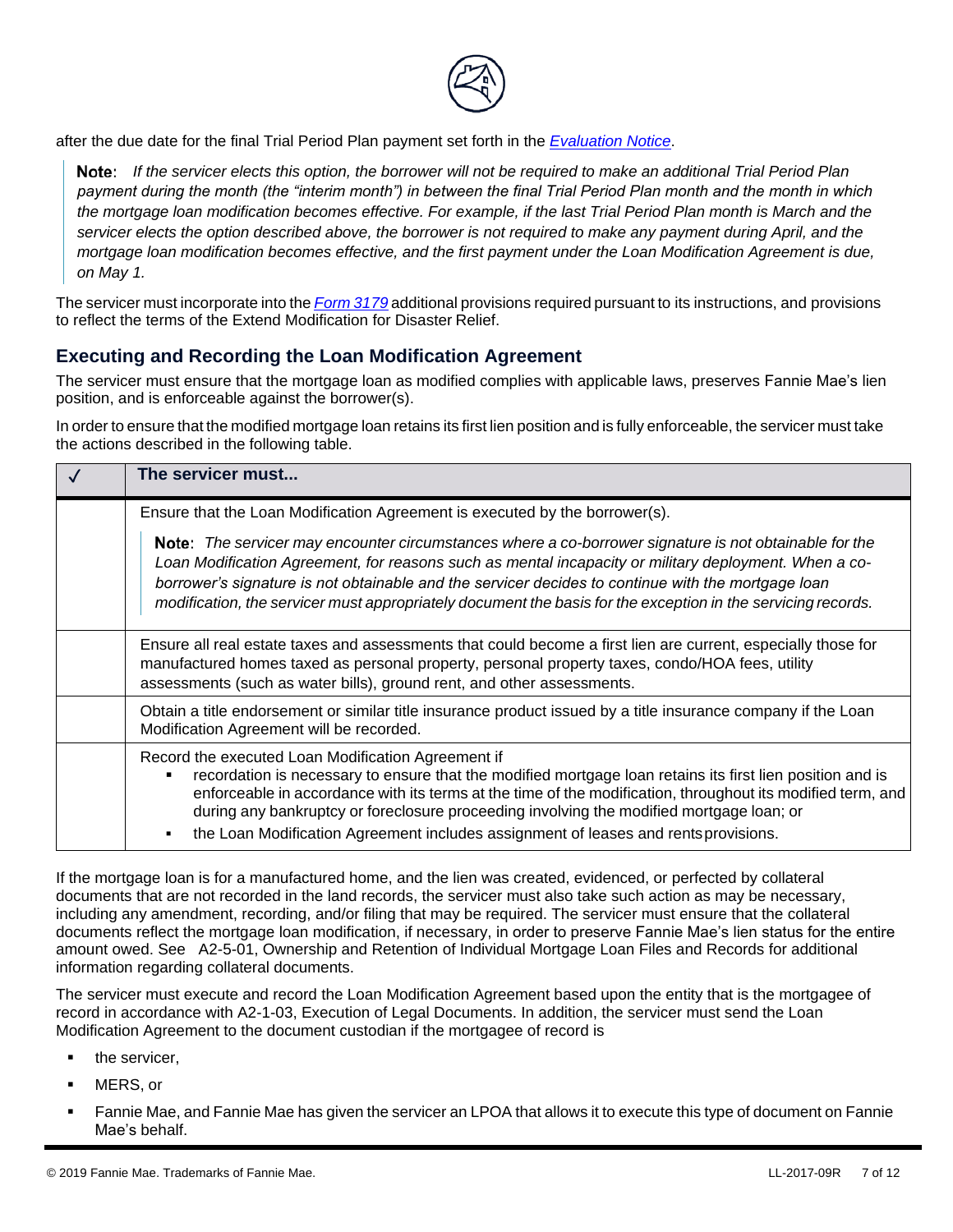

*If Fannie Mae's DDC is the custodian, the documents must be annotated with the Fannie Mae loan number and, if applicable, the MERS number, and mailed to The Bank of New York Mellon Trust Company, NA (see F-4-03, List of Contacts).*

When the servicer is required to send the Loan Modification Agreement to the document custodian, the servicer must follow the requirements outlined in the following table.

| If the Loan Modification Agreement | Then the servicer must                                                                                                                                               |
|------------------------------------|----------------------------------------------------------------------------------------------------------------------------------------------------------------------|
| is required to be recorded         | send a certified copy of the fully executed Loan Modification<br>Agreement to the document custodian within 25 days of<br>receipt from the borrower, and             |
|                                    | send the original Loan Modification Agreement that is<br>٠<br>returned from the recorder's office to the document<br>custodian within five business days of receipt. |
| is not required to be recorded     | send the fully executed original Loan Modification Agreement to<br>the document custodian within 25 days of receipt from the<br>borrower.                            |

### **Adjusting the Mortgage Loan Account Post-Mortgage Loan Modification**

After a mortgage loan modification is executed, the servicer must adjust the mortgage loan account as described in the following table.

| $\sqrt{ }$ | The servicer must                                                                                                                                                                                                                                    |
|------------|------------------------------------------------------------------------------------------------------------------------------------------------------------------------------------------------------------------------------------------------------|
|            | Revise the borrower's payment records to bring the mortgage loan current and provide for collection of the<br>modified payment.                                                                                                                      |
|            | Apply any funds that                                                                                                                                                                                                                                 |
|            | the borrower deposited with the servicer as a condition of the mortgage loan modification,                                                                                                                                                           |
|            | have been deposited on behalf of the borrower in connection with the mortgage loan modification, or                                                                                                                                                  |
|            | the mortgage insurer contributed in connection with the mortgage loan modification.                                                                                                                                                                  |
|            | Amounts due for repayment of principal, interest, or advances must be remitted promptly to<br>Note:<br>Fannie Mae. The remaining funds may be used to clear any advances made by the servicer or to credit<br>the borrower's escrow deposit account. |
|            | Determine if it must change the servicing fee in accordance with A2-3-02, Servicing Fees for Portfolio and MBS<br>Mortgage Loans.                                                                                                                    |

### **Processing a Fannie Mae Extend Modification for Disaster Relief for a Mortgage Loan with Mortgage Insurance**

The Fannie Mae Cap and Extend Modification for Disaster Relief delegations also apply to the Extend Mod. The servicer must see F-2-06, Mortgage Insurer Delegations for Workout Options, for the list of conventional mortgage insurers from which Fannie Mae has obtained delegation of authority on behalf of all servicers, which allows the servicer to process an Extend Mod without obtaining separate mortgage insurer approval at the company or loan level.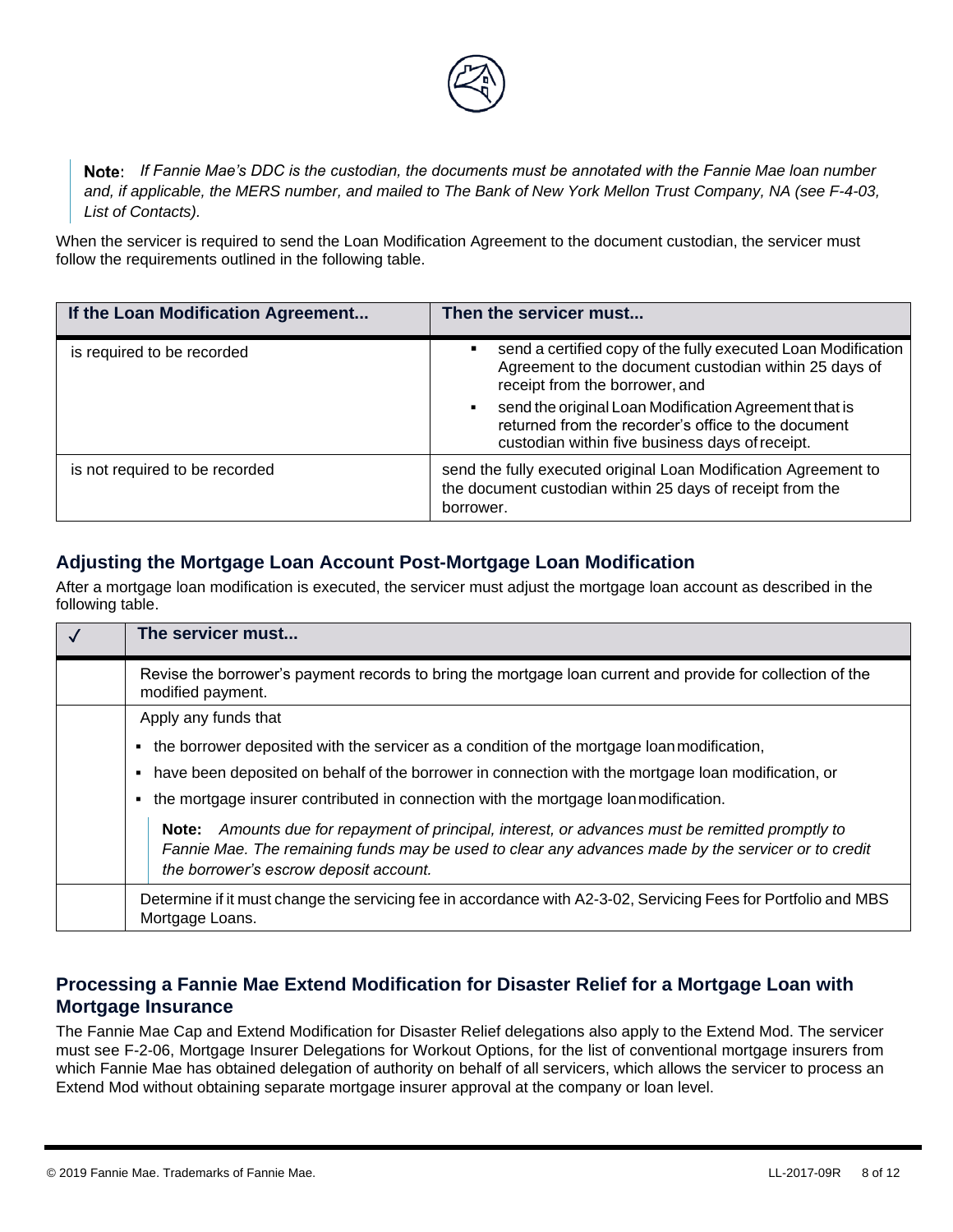

### **Handling Fees and Late Charges in Connection with a Fannie Mae Extend Modification for Disaster Relief**

The servicer must not charge the borrower administrative fees.

The servicer is authorized to assess late charges during the Trial Period Plan. The servicer must waive all late charges, penalties, stop payment fees, or similar charges upon the borrower's conversion to a permanent mortgage loan modification.

The servicer must follow the procedures in *Requesting Reimbursement for Expenses Associated with Workout Options* in F-1-05, Expense Reimbursement, for advancing funds and requesting reimbursement.

#### **Incentive Fees**

The servicer is eligible for incentive fees in accordance with F-2-02, Incentive Fees for Workout Options, as described for a Fannie Mae Cap and Extend Modification for Disaster Relief.

#### **Changes to Fannie Mae Cap and Extend Modification for Disaster Relief**

Fannie Mae is updating the eligibility requirements described in *Determining Eligibility for a Fannie Mae Cap and Extend Modification for Disaster Relief* in D2-3.2-05, Fannie Mae Cap and Extend Modification for Disaster Relief, based on the following table.

| <b>Current Requirement</b>                                                                                                                                                                                                                                    | <b>New Requirement</b>                                                                                                                                                                                                                                  |
|---------------------------------------------------------------------------------------------------------------------------------------------------------------------------------------------------------------------------------------------------------------|---------------------------------------------------------------------------------------------------------------------------------------------------------------------------------------------------------------------------------------------------------|
| The property securing the mortgage loan must be<br>located in a FEMA-Declared Disaster Area eligible<br>for Individual Assistance.                                                                                                                            | The property securing the mortgage loan, or the borrower's place<br>of employment, must be located in a FEMA-Declared Disaster<br>Area eligible for Individual Assistance.                                                                              |
| The mortgage loan must:<br>have been current or less than 31 days<br>٠<br>delinquent when the disaster occurred, and<br>be at least 60 days delinquent but less than<br>٠<br>360 days delinquent upon completion of<br>the disaster-related forbearance plan. | The mortgage loan must:<br>have been current or less than 31 days delinquent when<br>the disaster occurred, and<br>be 31 or more days delinquent but less than 360 days<br>٠<br>delinquent upon completion of the disaster-related<br>forbearance plan. |

#### **Changes to Fannie Mae Flex Modification**

Fannie Mae is updating the eligibility requirements described in *Unique Requirements for a Borrower Impacted by a Disaster Event* in D2-3.2-06, Fannie Mae Flex Modification, based on the following table.

| <b>Current Requirement</b>                        | <b>New Requirement</b>                                           |
|---------------------------------------------------|------------------------------------------------------------------|
| The property securing the mortgage loan must be   | The property securing the mortgage loan, or the borrower's place |
| located in a FEMA-Declared Disaster Area eligible | of employment, must be located in a FEMA-Declared Disaster       |
| for Individual Assistance.                        | Area eligible for Individual Assistance.                         |

As a reminder, if the borrower fails the Trial Period Plan, or permanent modification, for a Fannie Mae Cap and Extend Modification for Disaster Relief or an Extend Mod, the servicer may evaluate the borrower for, and if eligible offer, a Fannie Mae Flex Modification (see *Unique Requirements for a Borrower Impacted by a Disaster Event* in D2-3.2-06, Fannie Mae Flex Modification). In addition, the servicer is authorized to use the new *[Flex Modification Post Disaster](https://www.fanniemae.com/content/guide_exhibit/flex-modification-post-disaster-forbearance-letter.docx)  [Forbearance Solicitation Letter](https://www.fanniemae.com/content/guide_exhibit/flex-modification-post-disaster-forbearance-letter.docx)*.

If the borrower contacts the servicer and prefers another mortgage loan modification, the servicer must determine eligibility for an Extend Mod or a Fannie Mae Cap and Extend Modification for Disaster Relief, and offer such mortgage loan modification as described above in *Reviewing for a Workout Option after a Disaster-Related Forbearance*. If the borrower is eligible for one of these mortgage loan modifications, the servicer must send the borrower a new \**Flex Modification Trial Period Plan Solicitation Offer – Not Based on an Evaluation of a BRP [Evaluation Notice](https://www.fanniemae.com/content/guide_exhibit/evaluation-model-clauses.doc)* within five days of the borrower's communication to the servicer, revised to reflect the borrower's monthly P&I payment obligation as described in *Determining the Fannie Mae Extend Modification for Disaster Relief Terms*, or *Determining the Fannie Mae Cap and Extend Modification for Disaster Relief Terms* in D2-3.2-05, Fannie Mae Cap and Extend Modification for Disaster Relief, as applicable. **\*The**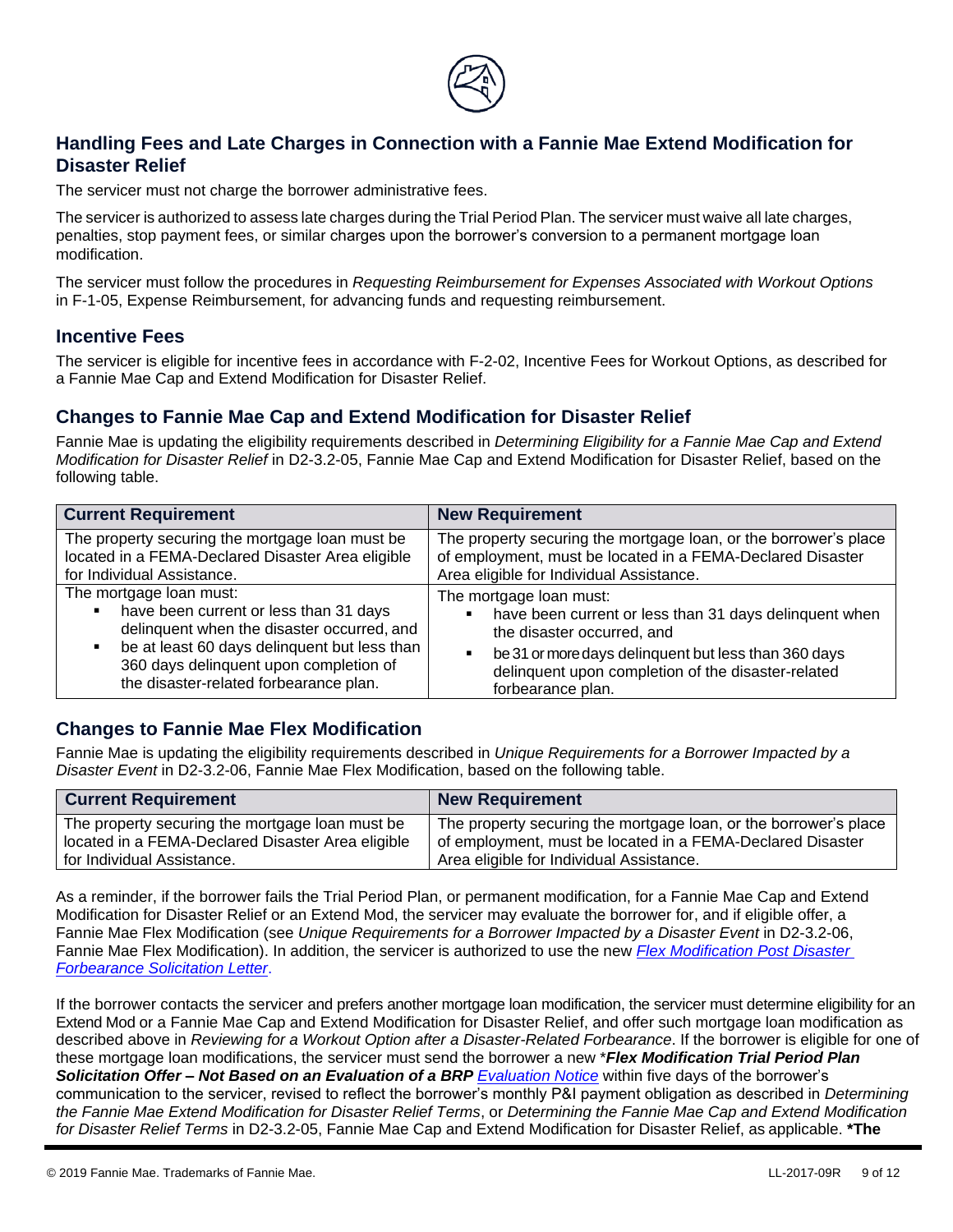

**servicermustmake appropriate changes tothe** *[Evaluation Notice](https://www.fanniemae.com/content/guide_exhibit/evaluation-model-clauses.doc)***, including the applicable Frequently Asked Questions, to reflect the terms of the applicable mortgage loan modification.**

# <span id="page-9-0"></span>**Disbursing Hazard Loss Draft Proceeds**

In an effort to get insurance proceeds for insured loss events to the borrower as expeditiously as possible, we have made temporary changes to our loss proceeds disbursement policies. The servicer must release the insurance loss proceeds based on the status of the mortgage loan when the property securing the mortgage loan suffered the insurable damage.

### **Mortgage Loans Current or Less Than 31 Days Delinquent**

The servicer must follow the requirements described in the following table for a mortgage loan that was current or less than 31 days delinquent when the disaster event occurred.

| If the insurance loss<br>proceeds are | Then                                                                                                                                                                                                                                        | And                                                                                                                                                                                                                                                                                                                                                                                                                                                                                                                    |
|---------------------------------------|---------------------------------------------------------------------------------------------------------------------------------------------------------------------------------------------------------------------------------------------|------------------------------------------------------------------------------------------------------------------------------------------------------------------------------------------------------------------------------------------------------------------------------------------------------------------------------------------------------------------------------------------------------------------------------------------------------------------------------------------------------------------------|
| less than or equal to \$40,000        | the servicer must determine if,<br>based on the type of repairs (e.g.,<br>damage affecting the safety,<br>soundness, or structural integrity of<br>the property), a licensed contractor<br>is required to restore or repair the<br>property | the servicer is authorized to release the<br>insurance loss proceeds payable only to the<br>borrower.                                                                                                                                                                                                                                                                                                                                                                                                                  |
| equal to or greater than \$40,000     | the servicer must ensure a licensed<br>contractor is used to restore or<br>repair the property                                                                                                                                              | the servicer must<br>release an initial disbursement of<br>٠<br>insurance loss proceeds up to the<br>greater of<br>\$40,000,<br>33% of the insurance loss<br>proceeds, or<br>the amount by which the release<br>funds exceed the sum of the UPB,<br>accrued interest, and advances on<br>the mortgage loan;<br>disburse any remaining funds based on<br>٠<br>periodic inspections of the progress of<br>the repair work; and<br>release all proceeds payable to both the<br>٠<br>borrower and the licensed contractor. |

**Note:** If the borrower has made advance payments to the contractor, then the servicer is authorized to reimburse the *borrower by releasing insurance loss proceeds payable to only to the borrower as evidenced by paid receipts. Receipts are not necessary if the insurance loss proceeds are less than or equal to \$40,000.*

The servicer must conduct a final inspection to ensure all repairs are completed. If the insurance loss proceeds are less than or equal to \$20,000, a final inspection is not required. If cosmetic/non-structural work items totaling less than \$5,000 are outstanding at the time of final inspection, the inspection can be considered final and the inspector must note any unfinished items with estimated completion dates.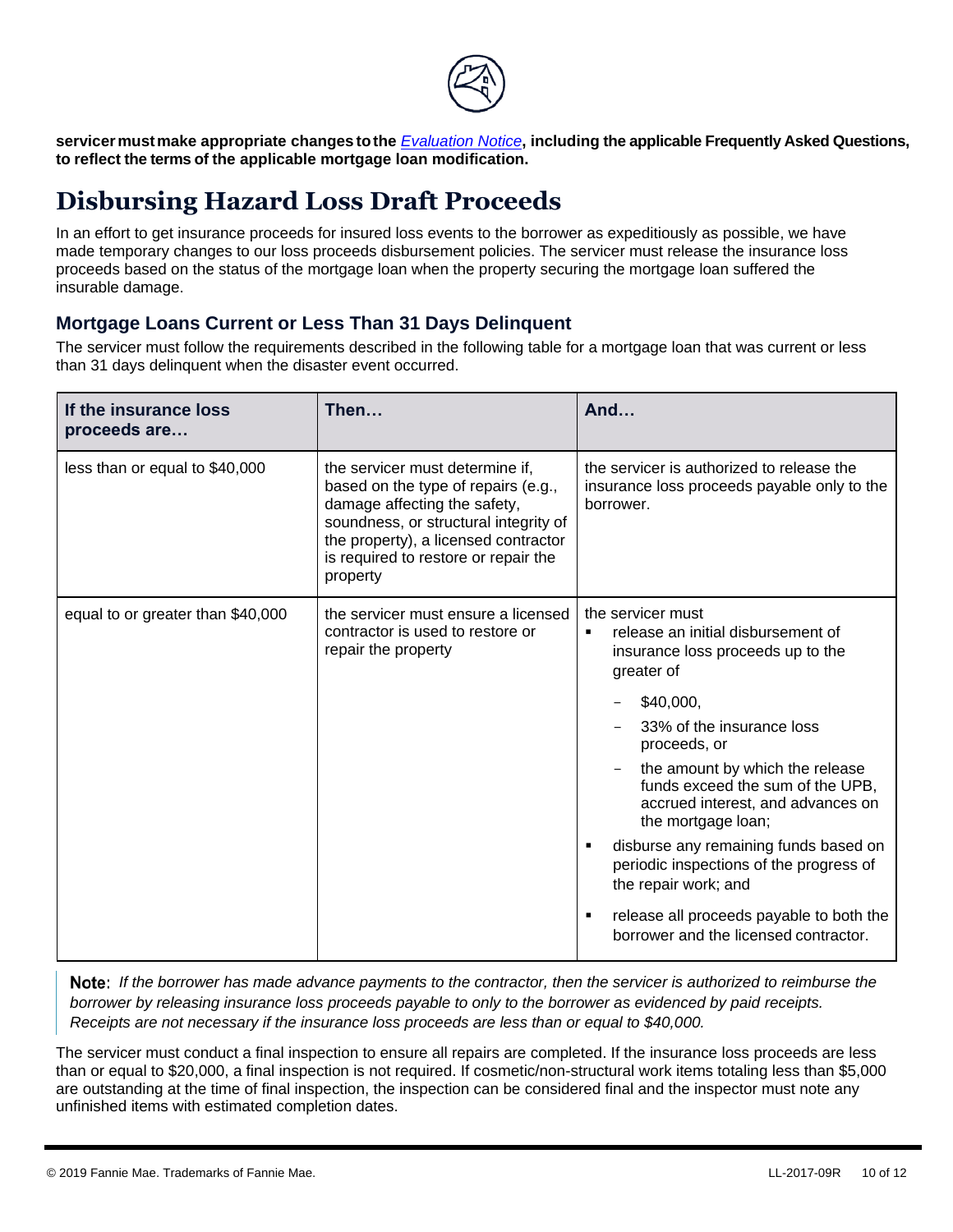

In the event that a state or jurisdiction does not require licensing of contractors, the servicer may satisfy this requirement by ensuring the contractor is bonded and insured for an amount equal to or greater than the insurance loss proceeds.

#### **Mortgage Loans 31 Days or More Delinquent**

The servicer must take the actions described in the following table for a mortgage loan that was 31 days or more delinquent when the disaster event occurred.

| Without regard to the amount of the loss proceeds, the servicer must                                                                                                                                                                                                                                                                                |  |
|-----------------------------------------------------------------------------------------------------------------------------------------------------------------------------------------------------------------------------------------------------------------------------------------------------------------------------------------------------|--|
| Ensure a licensed contractor is used to restore or repair the property.                                                                                                                                                                                                                                                                             |  |
| Note: In the event that a state or jurisdiction does not require licensing of contractors, the servicer<br>may satisfy this requirement by ensuring the contractor is bonded and insured for an amount equal to<br>or greater than the insurance loss proceeds.                                                                                     |  |
| Release insurance loss proceeds payable to the borrower and the licensed contractor.                                                                                                                                                                                                                                                                |  |
| Note: If the borrower has made advance payments to the licensed contractor, the servicer is authorized<br>to reimburse the borrower by releasing the insurance loss proceeds payable to the borrower only if the<br>borrower provides the servicer with receipts confirming the advance payments were made and that the<br>work has been completed. |  |
| Evaluate the borrower for a workout option in accordance with D2-3.1-01, Determining the Appropriate<br>Workout Option.                                                                                                                                                                                                                             |  |

The servicer must disburse the insurance loss proceeds as outlined in the following table.

| If the insurance loss proceeds are | Then the servicer                                                                                                                                |  |
|------------------------------------|--------------------------------------------------------------------------------------------------------------------------------------------------|--|
| less than or equal to \$5,000      | is authorized to make the disbursement in one payment.                                                                                           |  |
| greater than \$5,000               | must release an initial disbursement of insurance loss<br>proceeds of                                                                            |  |
|                                    | 25% of the total insurance loss proceeds but no<br>٠<br>more than \$10,000, or                                                                   |  |
|                                    | or the amount by which the release funds exceed<br>٠<br>the sum of the UPB, accrued interest and<br>advances on the mortgage loan; and           |  |
|                                    | must disburse the remaining funds in increments not to<br>٠<br>exceed 25% of the insurance loss proceeds following<br>inspection of the repairs. |  |

<span id="page-10-0"></span>The servicer must conduct a final inspection to ensure all repairs are completed.